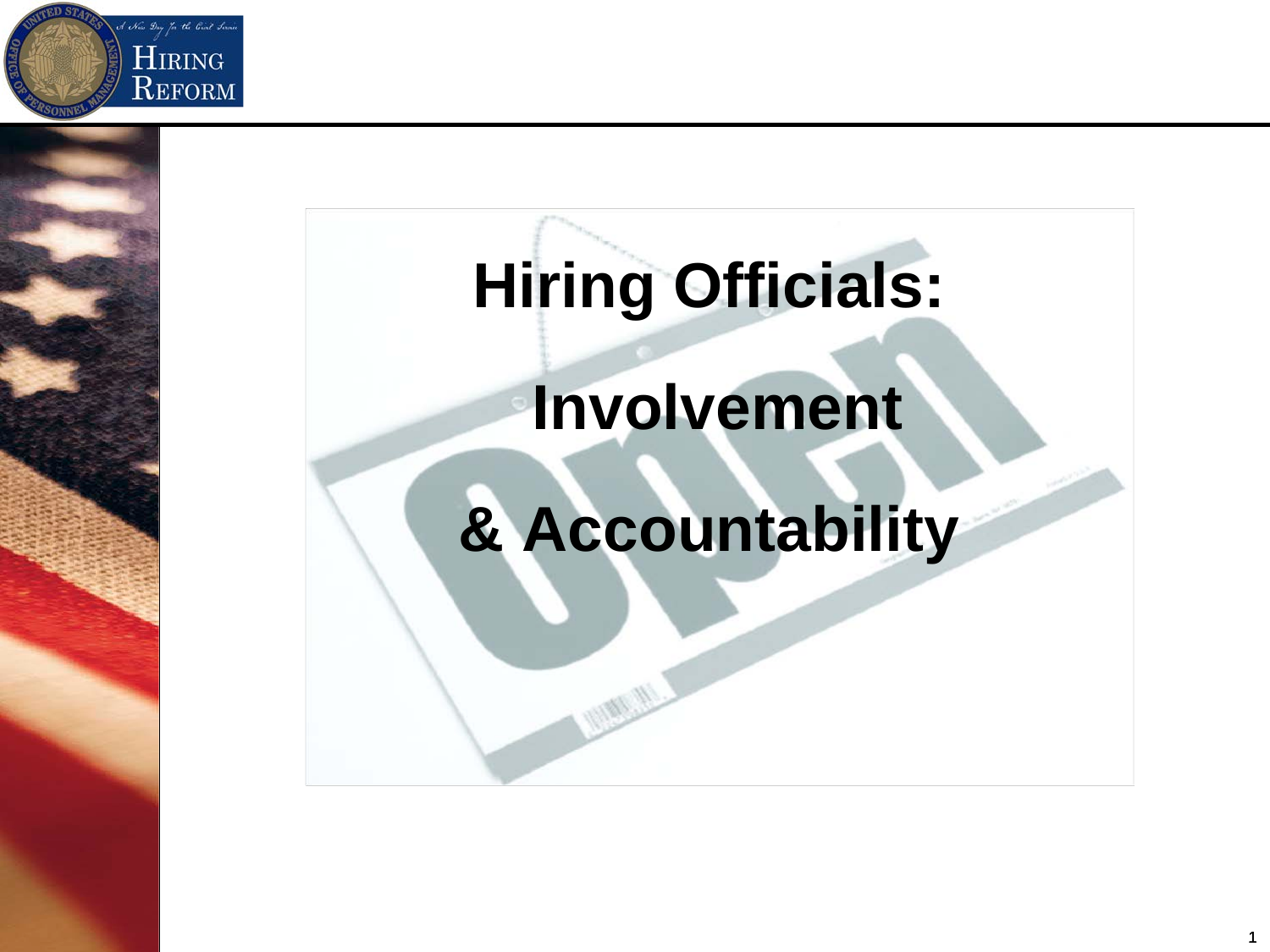

## **Hiring Reform**

#### **Why is it a good thing for hiring officials?**

- $\triangleright$  Provides a common sense approach to hiring
- $\triangleright$  Speeds up the hiring process
- $\triangleright$  Raises the bar on candidate quality
- $\triangleright$  Provides for vigorous recruiting efforts

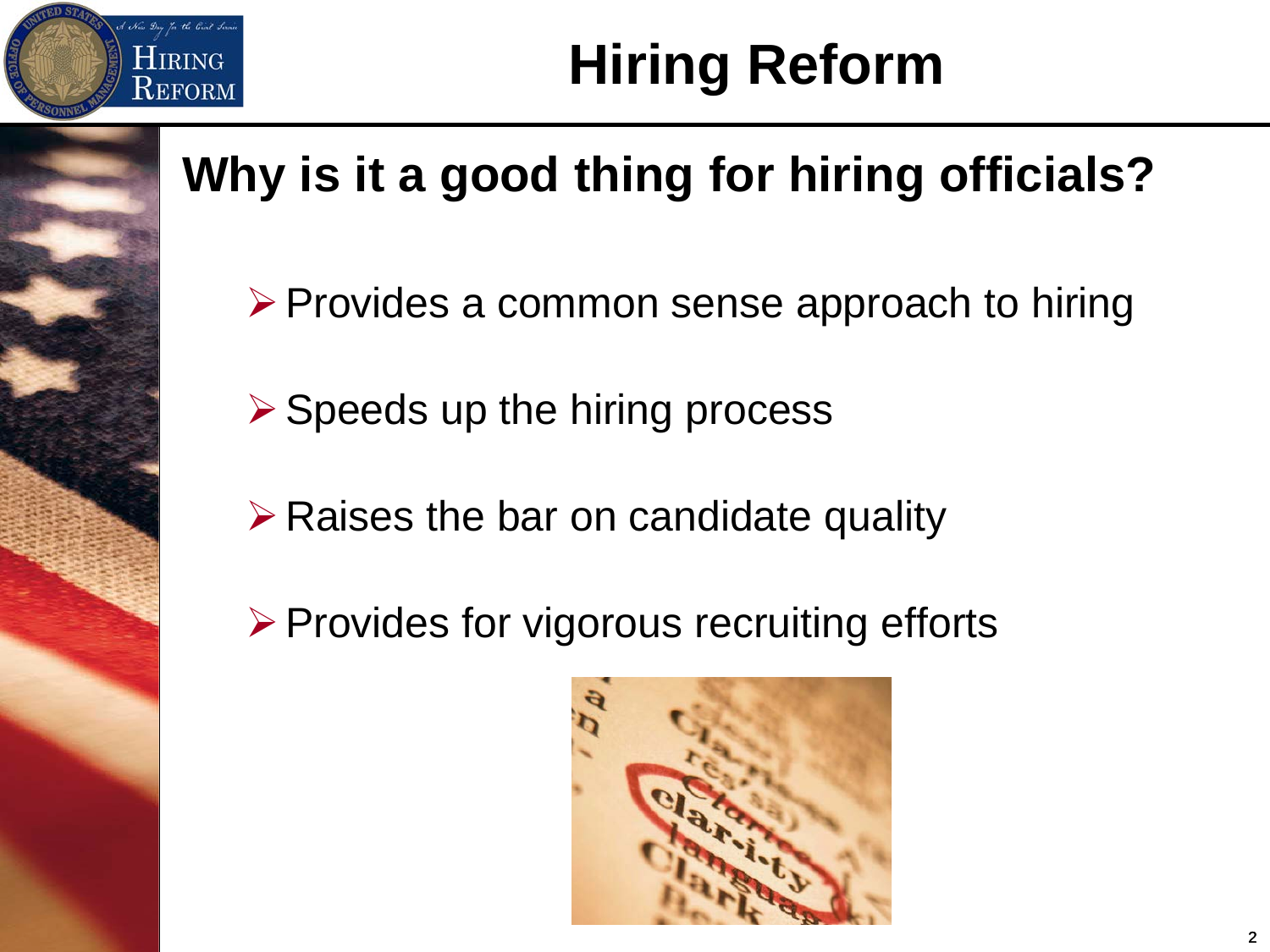

## **Hiring Reform**

#### **What you need to know about hiring reform:**

- $\triangleright$  Individuals apply with a résumé and optional cover letter
- **≻ No more written essay-style KSA questions**
- ▶ "Rule of 3" is gone! Category Rating will be used to rank applicants
- $\triangleright$  Hiring officials will be held accountable for their roles and responsibilities in the hiring process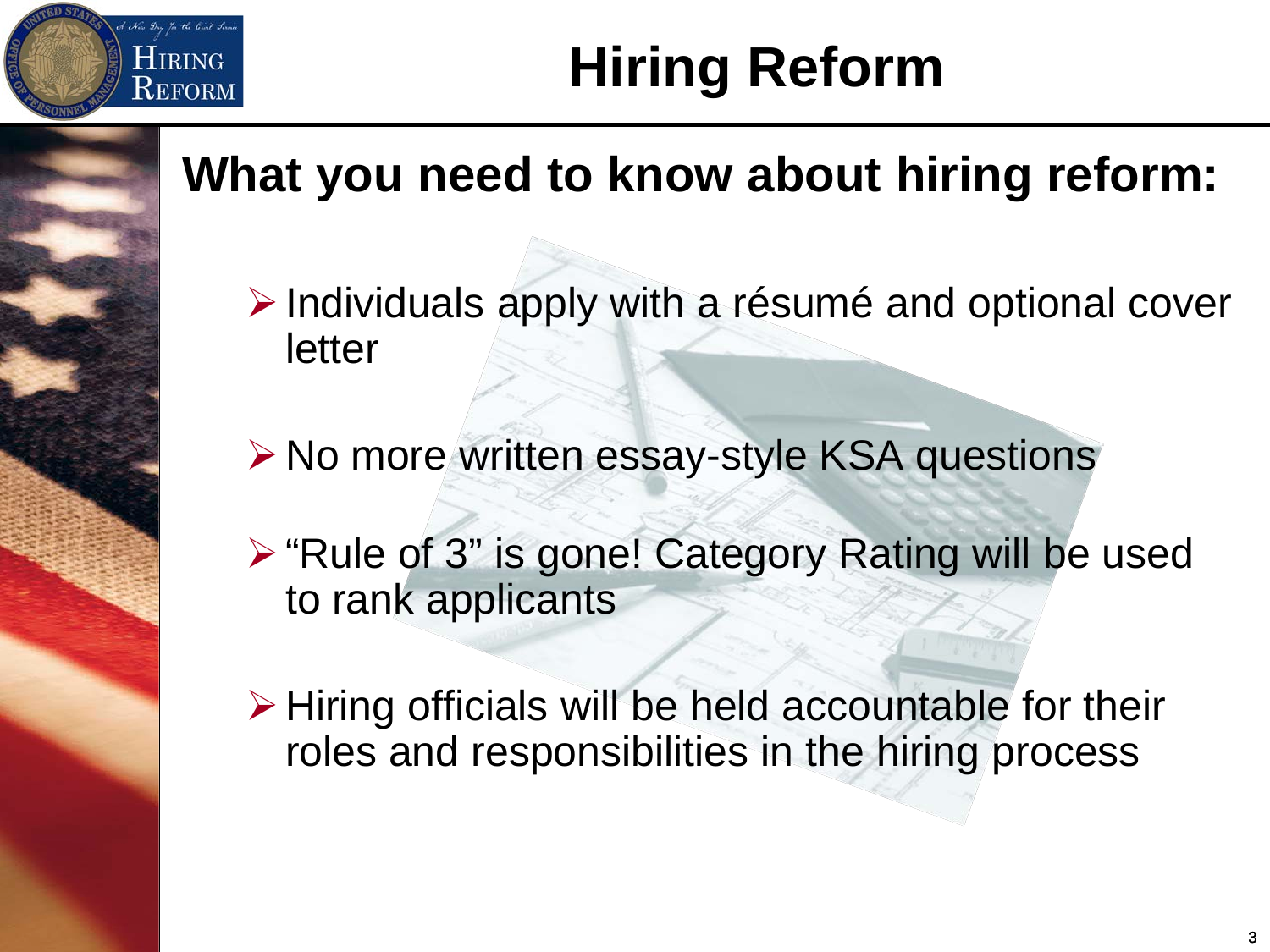

# **Hiring Officials' Involvement**

#### **What is management involvement?**

- Active involvement means:
	- $\Rightarrow$  Planning current and future workforce requirements within your program area
	- $\Rightarrow$  Partnering with HR to assess hiring needs
	- $\Rightarrow$  Recruiting diverse qualified talent

Recruiting and hiring diverse talent for<br>Recruiting and hiring diverse talent for<br>your vacancies is part of your job!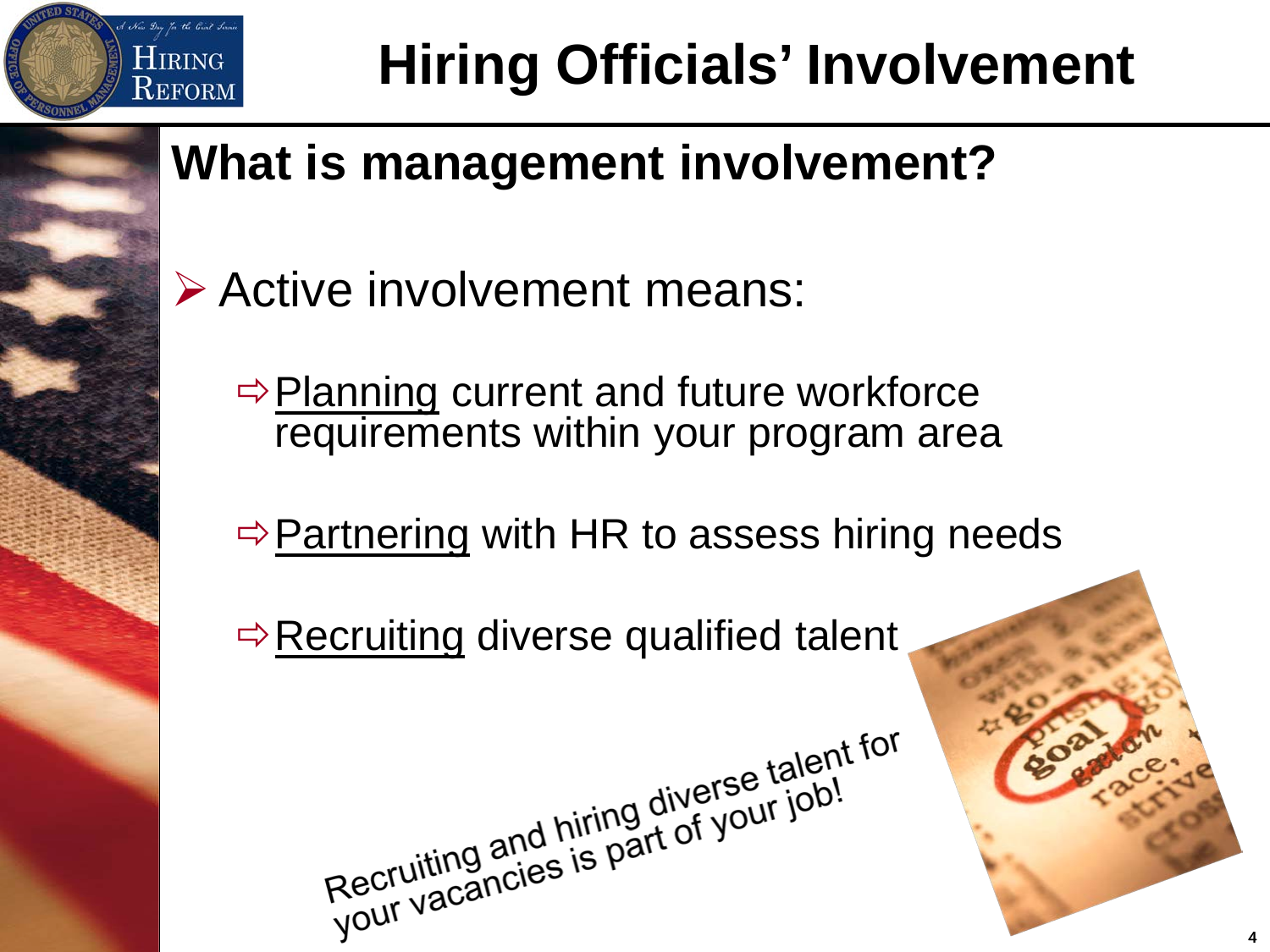

## **Hiring Officials' Involvement**

 $\Rightarrow$  Collaborating with HR to complete the job analysis

 $\Rightarrow$  Consulting with HR on selection assessments used for rating and ranking applicants

 $\Rightarrow$  Conducting timely interviews

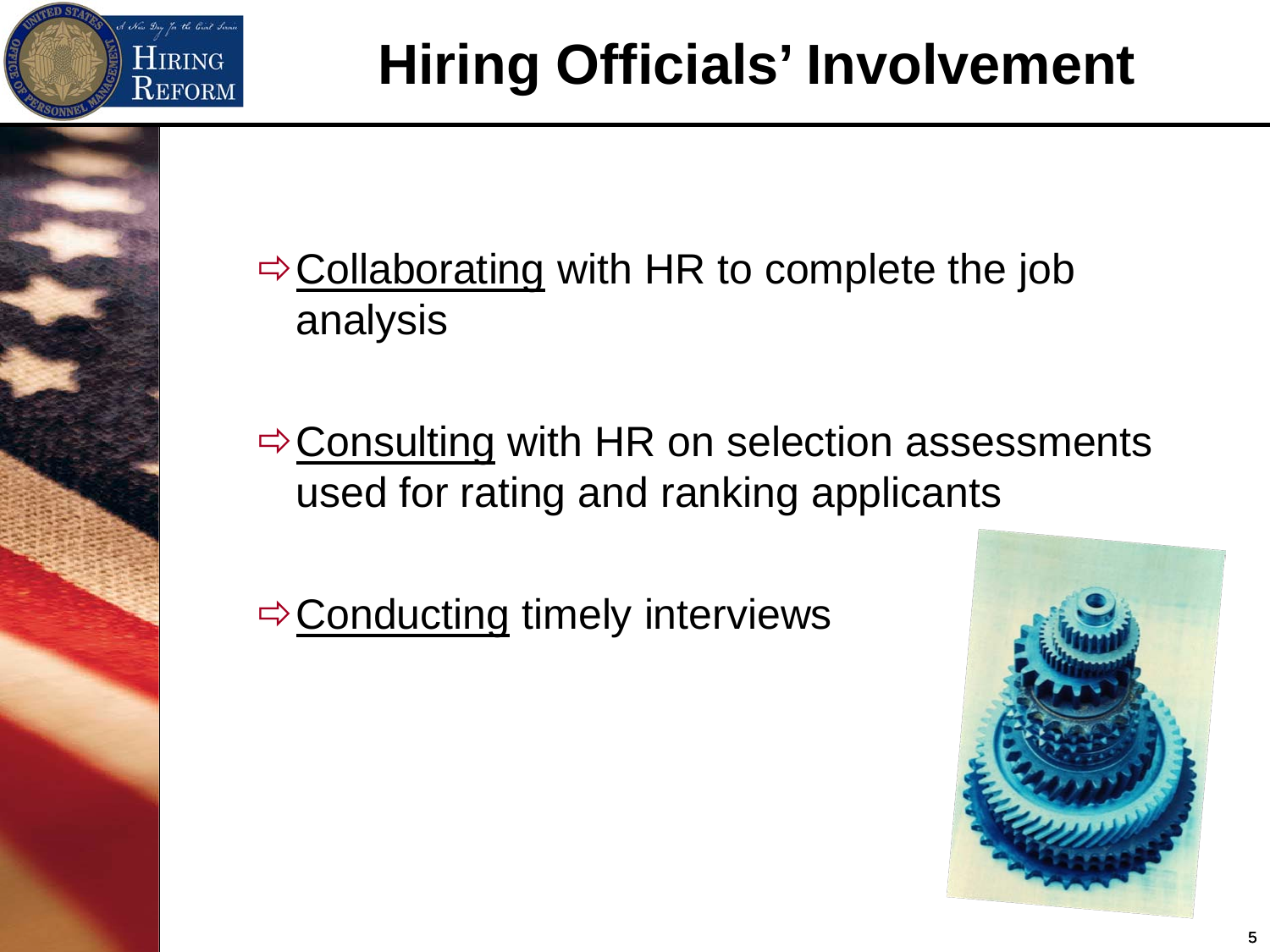

## **Hiring Officials' Accountability**

#### **What are hiring officials accountable for?**

 $\Rightarrow$  Recruiting and hiring highly-qualified candidates in a timely manner

 $\Rightarrow$  Supporting new hires' successful transition into the Federal service

**NOTE:** Becomes effective FY 2011 performance cycle

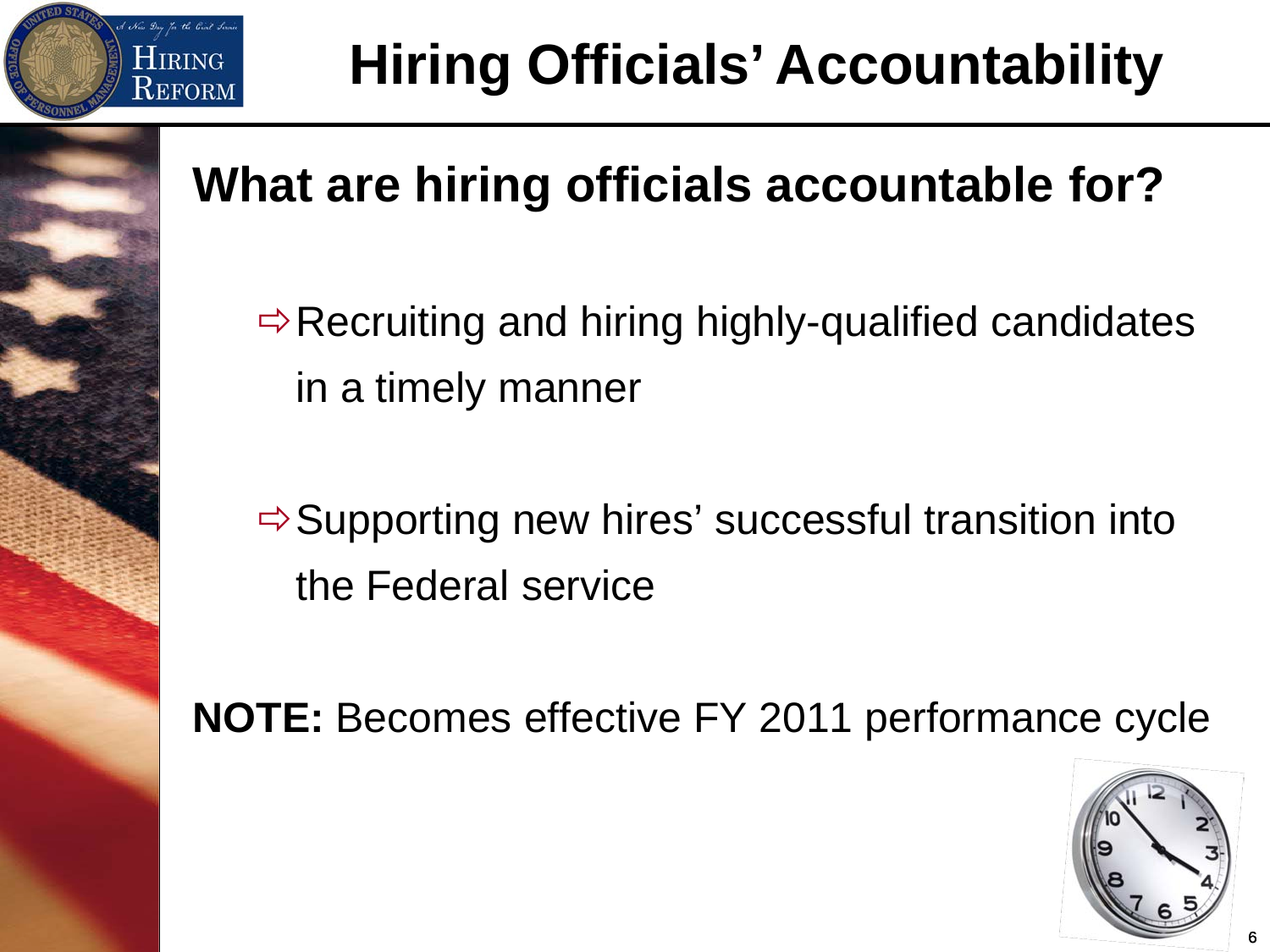

#### **Formal ways to accept responsibility**

 $\Rightarrow$  Participate in recruitment (i.e., events, sourcing, etc.)

 $\Rightarrow$  Learn how to recruit and hire highly-qualified candidates

 $\Rightarrow$  Set clear goals and expectations

New Dow To the Court **HIRING**  ${\rm R}_{\rm EFORM}$ 

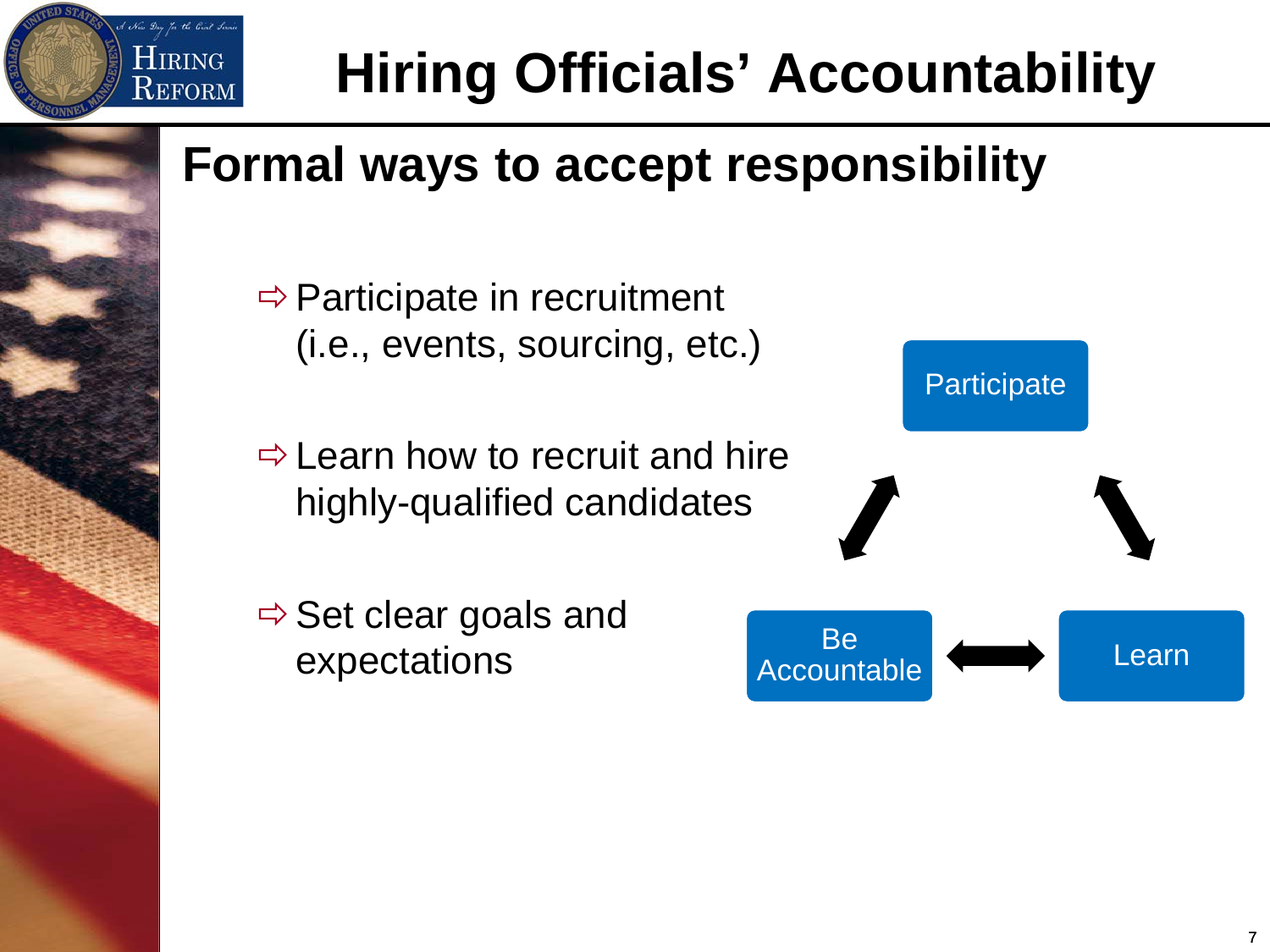

# **Hiring Officials' Accountability**

#### **Informal ways to accept responsibility**

 $\Rightarrow$  Promote your agency's mission and careers to schools, colleges and universities, diverse communities, and professional organizations

 $\Rightarrow$  Make time to personally greet new employees and spend time with them as part of the onboarding process

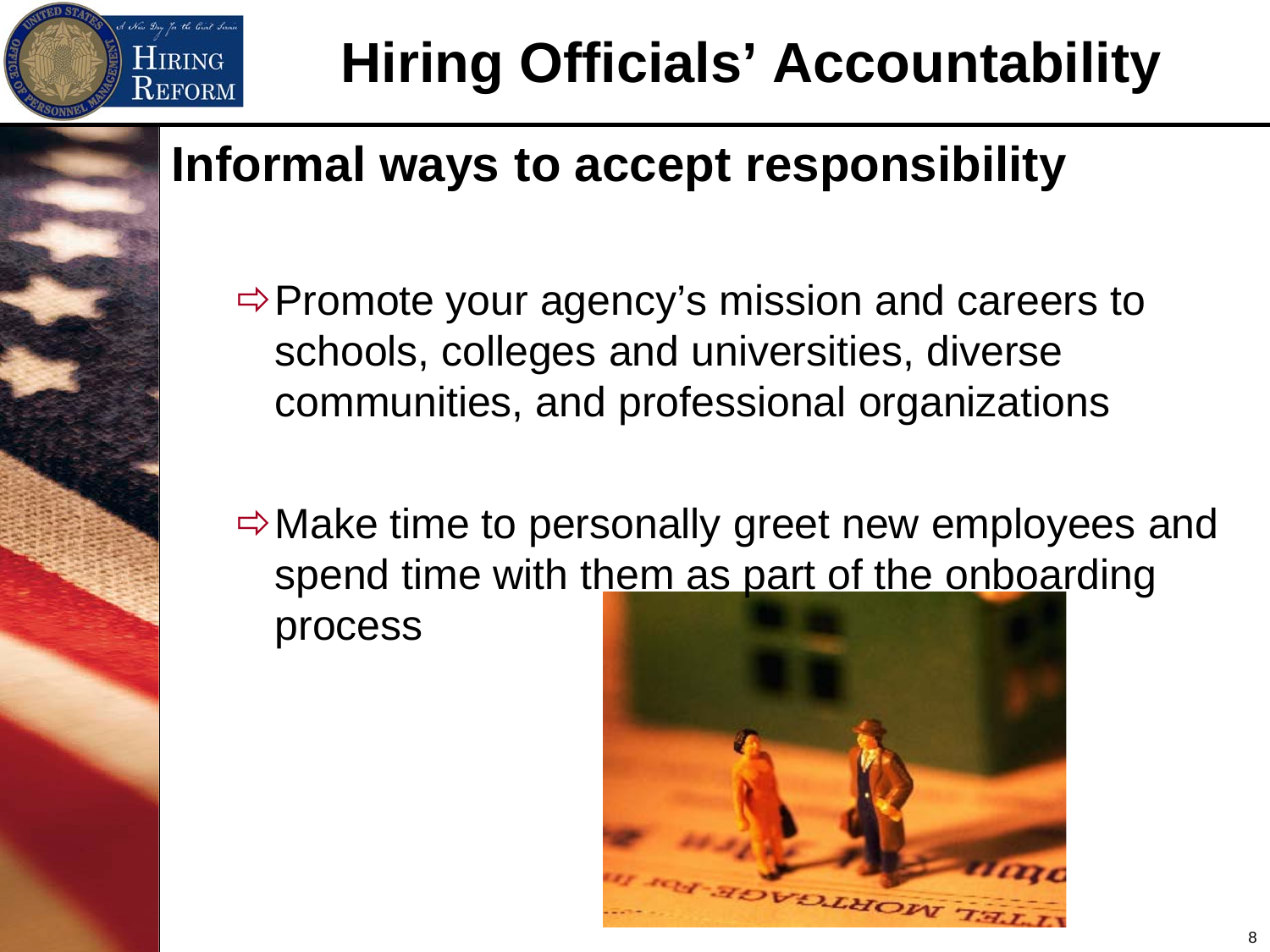

### **Indicators of Success with Meeting Requirements**

- ▶ CHCO Council Management Satisfaction **Survey** 
	- $\Rightarrow$ % of hiring supervisors and managers with positive rating of quality of applicant
	- $\Rightarrow$ % of hiring supervisors and managers who recruit, conduct workforce planning, identify required skills, and interview candidates

 $\Rightarrow$ % of hiring supervisors and managers who rate quality of new hires at 8 or higher (on 10 point scale) at time of hire and six months later